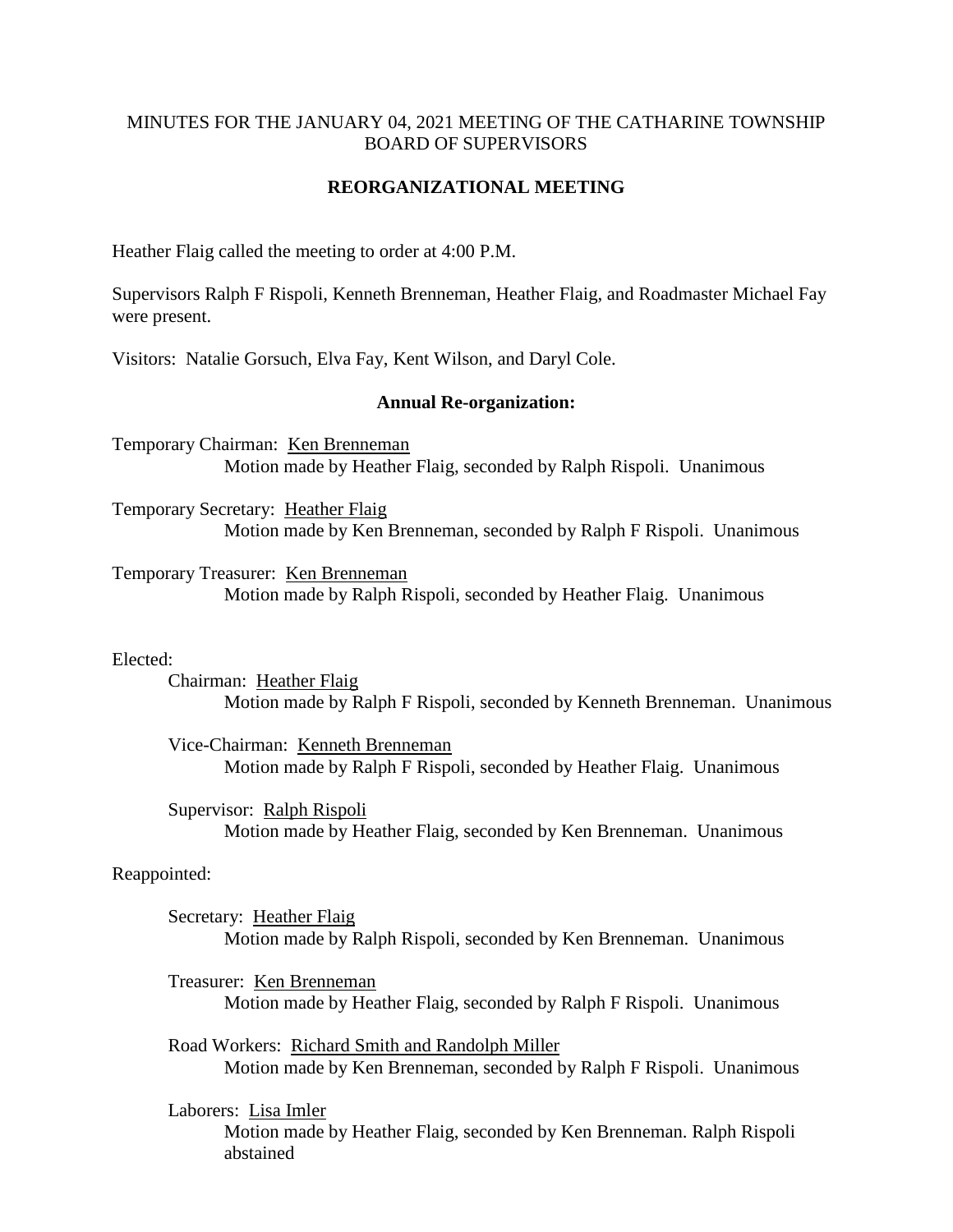Roadmaster: Michael Fay Motion made by Kenneth Brenneman, seconded by Ralph F Rispoli. Heather Flaig abstained.

Wage Tax Collector: Blair Co Tax Bureau Motion made by Kenneth Brenneman, seconded by Heather Flaig. Unanimous

Real Estate Tax Collector: Melissa Gunnett Motion made by Ralph F Rispoli, seconded by Kenneth Brenneman. Unanimous

Deputy Real Estate Tax Collector: Heather Flaig Motion made by Ralph Rispoli, seconded by Ken Brenneman. Unanimous

#### **Pay Raises**

A motion was made by Heather Flaig to give roadworkers a 3 percent raise, seconded by Kenneth Brenneman. Unanimous.

Randolph Miller: \$12.36 to \$12.73

Richard Smith: \$12.73 to \$13.11

A motion was made by Heather Flaig to give laborer a 3 percent raise, seconded by Kenneth Brenneman. Ralph Rispoli abstained.

Lisa Imler: \$12.73 to \$13.11

A motion was made by Kenneth Brenneman to give the roadmaster a 3 percent raise, seconded by Ralph F Rispoli. Heather Flaig Abstained.

Roadmaster Wages: \$15.39 to \$15.85

Set Starting Wages for new hires:

Wages Summer Help (School Students): \$8.00

Wages for beginning Road Workers: \$11.54

Wages for experienced road workers: \$12.36

Wages for Laborers: \$12.36

Wages for Secretary and Treasurer: \$13.03

Beginning Emergency Help Wages: \$11.54

Experienced Emergency Help Wages: \$12.10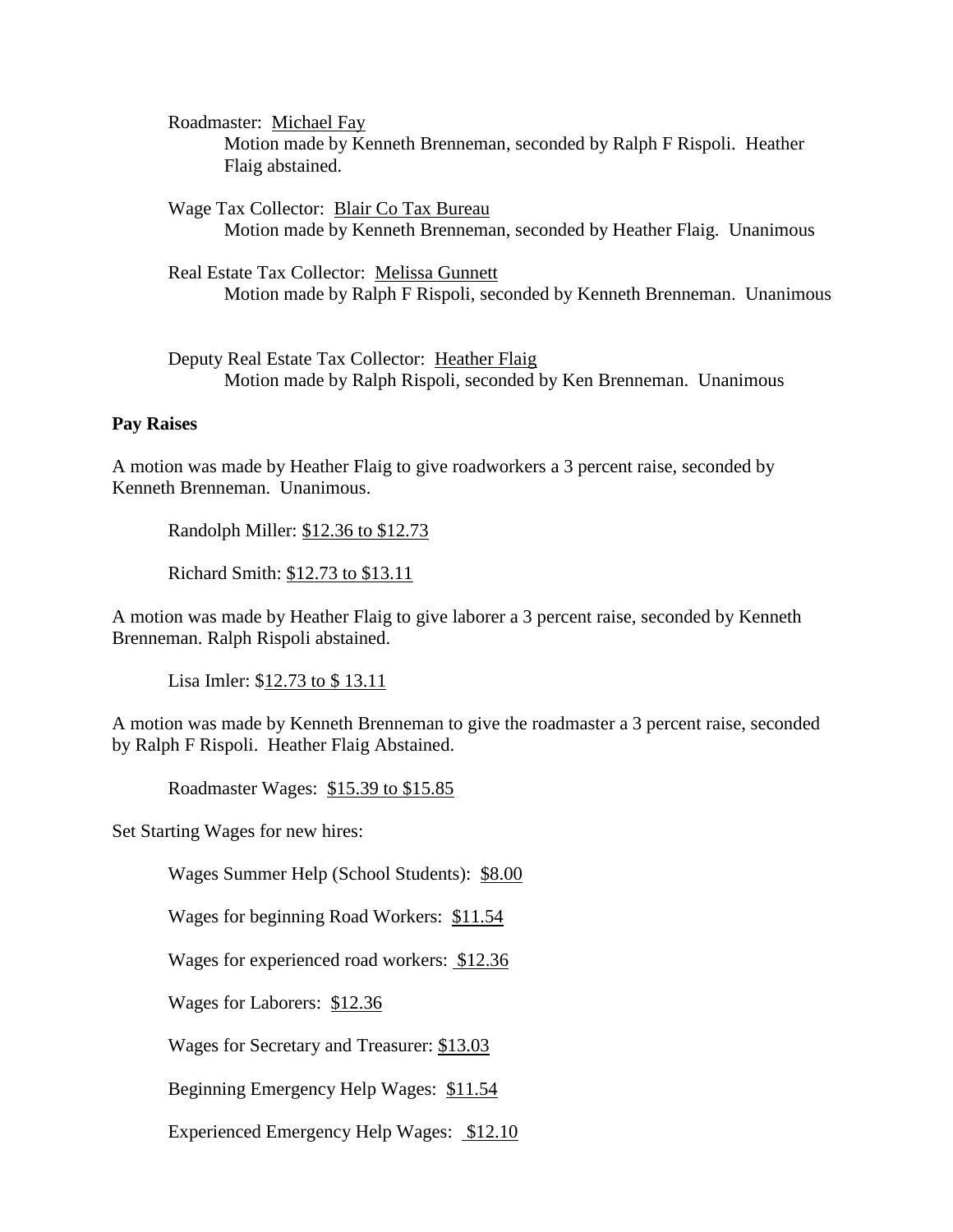Tax Collectors Wages - 5% - remains the same.

Auditor's Wages - \$10.00 an hour – remains the same.

Auditors will have to set all Supervisors and working Supervisors' wages: Auditors met on January 4, 2020 at 4:30 PM to set supervisors wages. Wages will stay the same, unless changed by Auditors. Secretary Wages - \$13.42 Supervisors- \$1800.00 each supervisor/year (\$5400 total for year)

Treasurer bond: - \$300,000.00 Motion made by Kenneth Brenneman, seconded by Heather Flaig. Unanimous

Open Record Officer: Heather Flaig Motion made by Ralph F Rispoli, seconded by Kenneth Brenneman. Unanimous

- Solicitor: Patrick Fanelli of Fanelli Willett Law Offices Motion made by Ralph F Rispoli, seconded by Kenneth Brenneman. Unanimous
- Engineer: Keller Engineers Motion made by Kenneth Brenneman, seconded by Heather Flaig. Unanimous
- Code Appeals Board: Heather Flaig Motion made by Kenneth Brenneman, seconded by Ralph F Rispoli. Unanimous
- Government Advisory Committee: Kenneth Brenneman Motion made by Ralph F Rispoli, seconded by Heather Flaig. Unanimous
- Election Vacancy Board Chairman: Pat Bottenfield Motion made by Kenneth Brenneman, seconded by Ralph F Rispoli. Unanimous
- Williamsburg Municipal Authority: Daryl Cole Motion made by Ralph Rispoli, seconded by Ken Brenneman. Unanimous
- Blair Co Sanitation Committee: Kenneth Brenneman Motion made by Ralph F Rispoli, seconded by Heather Flaig. Unanimous
- General Fund: CBT Bank Motion made by Kenneth Brenneman, seconded by Heather Flaig. Unanimous

Liquid Fuel: Plgit Motion made by Kenneth Brenneman, seconded by Heather Flaig. Unanimous

Mileage Rate: .0.575 cents per mile to .0.56 cents per mile Motion made by Kenneth Brenneman, seconded by Heather Flaig. Unanimous

Regular Monthly meetings will be held at the Catharine Township Building the 3rd Thursday of every month starting at7:00 P.M. Reorganization meeting will be held the 1<sup>st</sup> Monday in January. A motion was made by Kenneth Brenneman, seconded by